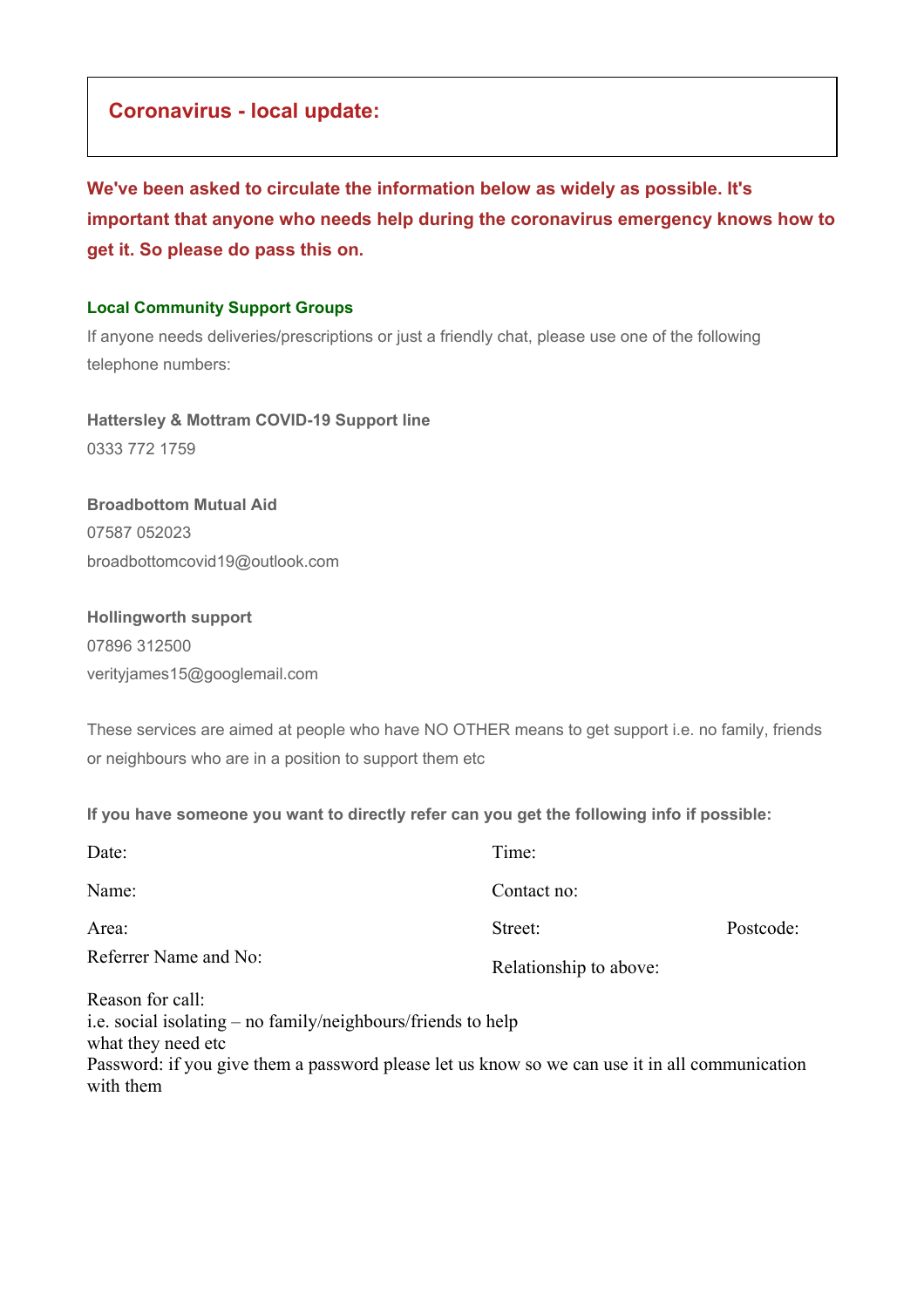#### **Other Helpful signposts and information**

**TMBC Hotline** (for enquiries and emergency signposting) 0161 342 8355

#### **Carers**

can access support by calling 0161 342 3344, emailing carerscentre@tameside.gov.uk or by visiting www.tameside.gov.uk/carerscentre

### **Age UK (Tameside)**

0161 308 5000

**Silver Cord Befriending** (Tameside & Glossop) 0333 772 1939

#### **Citizens Advice Bureau**

**For general advice:** Visit our website: tamesidecab.org.uk Email us: advice@tamesidecab.org.uk Chat to an adviser online at: citizensadvice.org.uk Phone: 0300 330 9076 Textphone: 03444 111 445

**For help claiming Universal Credit**: Phone: 0800 144 8 444 Textphone: 18001 0800 144 8 444

**For consumer advice:** Phone: 0808 223 1133 Textphone: 18001 0808 223 1133

#### **Tameside East and Longdendale Foodbank**

The Tesco donation box has been removed, due to items being stolen from it. So please drop off donations at Hattersley Baptist Church, Melandra Crescent. Tuesdays from 10am – 4pm and Fridays 10am-4pm If you have any questions – use the standard foodbank number 07901 786905

Opening times for collections by clients Tuesdays from 12pm -1pm & Fridays from 2pm-3pm

Working with Onward Homes we now have a system where people in food poverty (no food in the